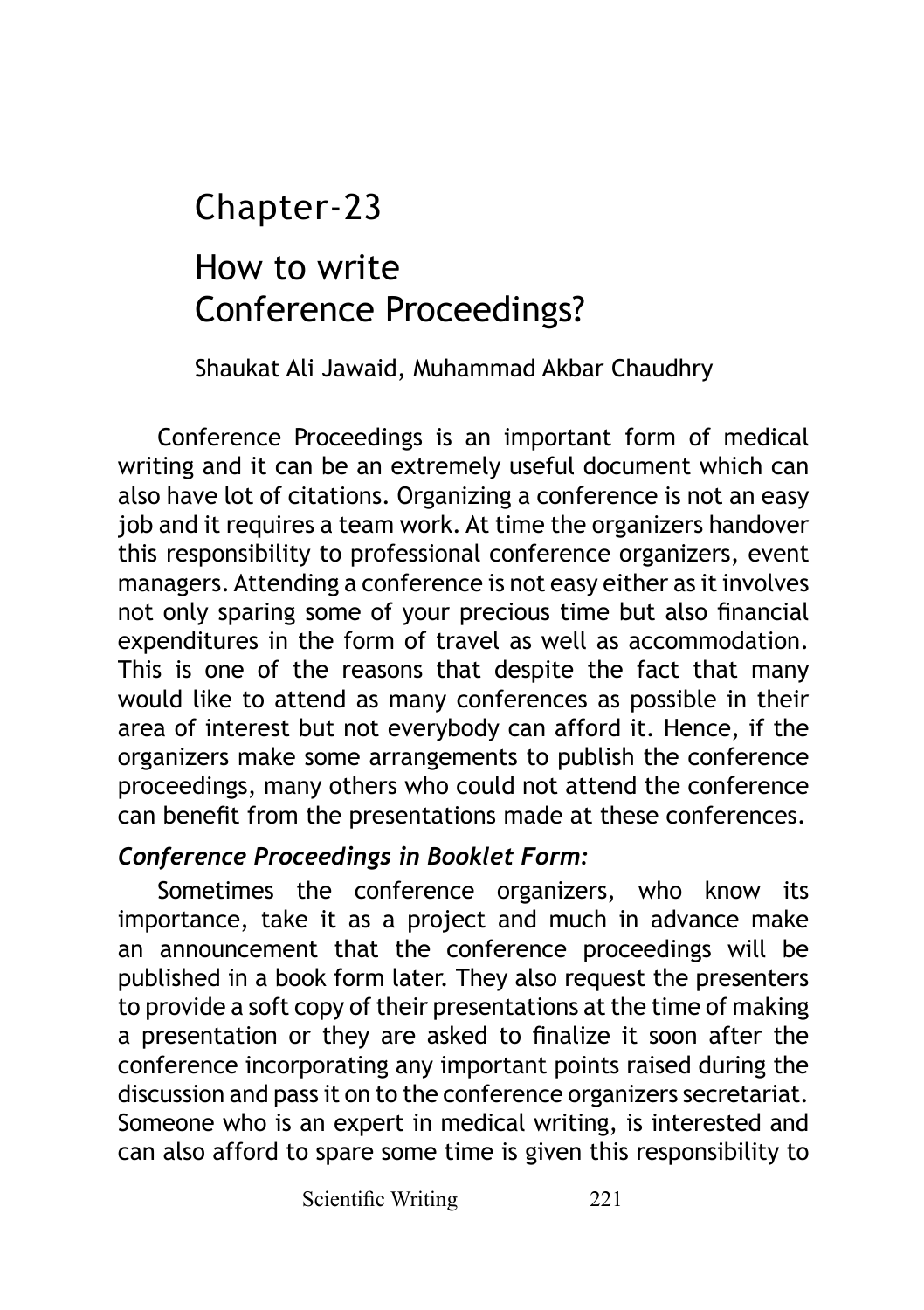compile and edit the conference proceedings. Sometime since there are con-current sessions at the conference, a committee of a few people is made and they assign Reporters for each session who at the end of the session prepare their report and pass it on to the publication committee. It is then compiled and edited by those who have been entrusted this responsibility by the conference organizers. It can be edited by a single person or it can be a multi-author book compiled and edited by a team. While preparing this booklet of conference proceedings they ensure that neither there is any duplication nor any important point, message highlighted at the conference by the presenters or during the discussion is left out. Apart from the presentations, such a booklet also includes the address by the Chief Guest at the inaugural session as well as address by the chief guest in the concluding session if they are informative, relevant and deserve to be included in such a booklet for record purposes.

Papers published in such conference proceedings cannot be later published in any scientific biomedical journal because then it will be considered a duplicate publication. Those who wish to publish their presentation in a scientific peer review journal should inform the conference organizers and do not share their document with them.

*Example:* Proceedings of two such conferences i.e. First National Conference on Medical Editing held at Army Medical College, Rawalpindi April 23-25, 2007 and the EMMJ5 Medical Journals Conference organized by PAME at Karachi from December 2-5, 2010 which were compiled, edited and published are just two such examples.<sup>1,2</sup>

Publication of conference proceedings in a booklet form is a major project which demands lot of concentration, devotion and dedication on the part of those who are entrusted this responsibility. It is also quite expensive but has the advantage of a permanent record.

## *Publication of conference proceedings in a biomedical journal:*

This is another form of conference proceedings which can only be accomplished by an experienced medial journalist or doctor with interest and expertise in the field of scientific writing. It requires that the one, who is going to write it, must himself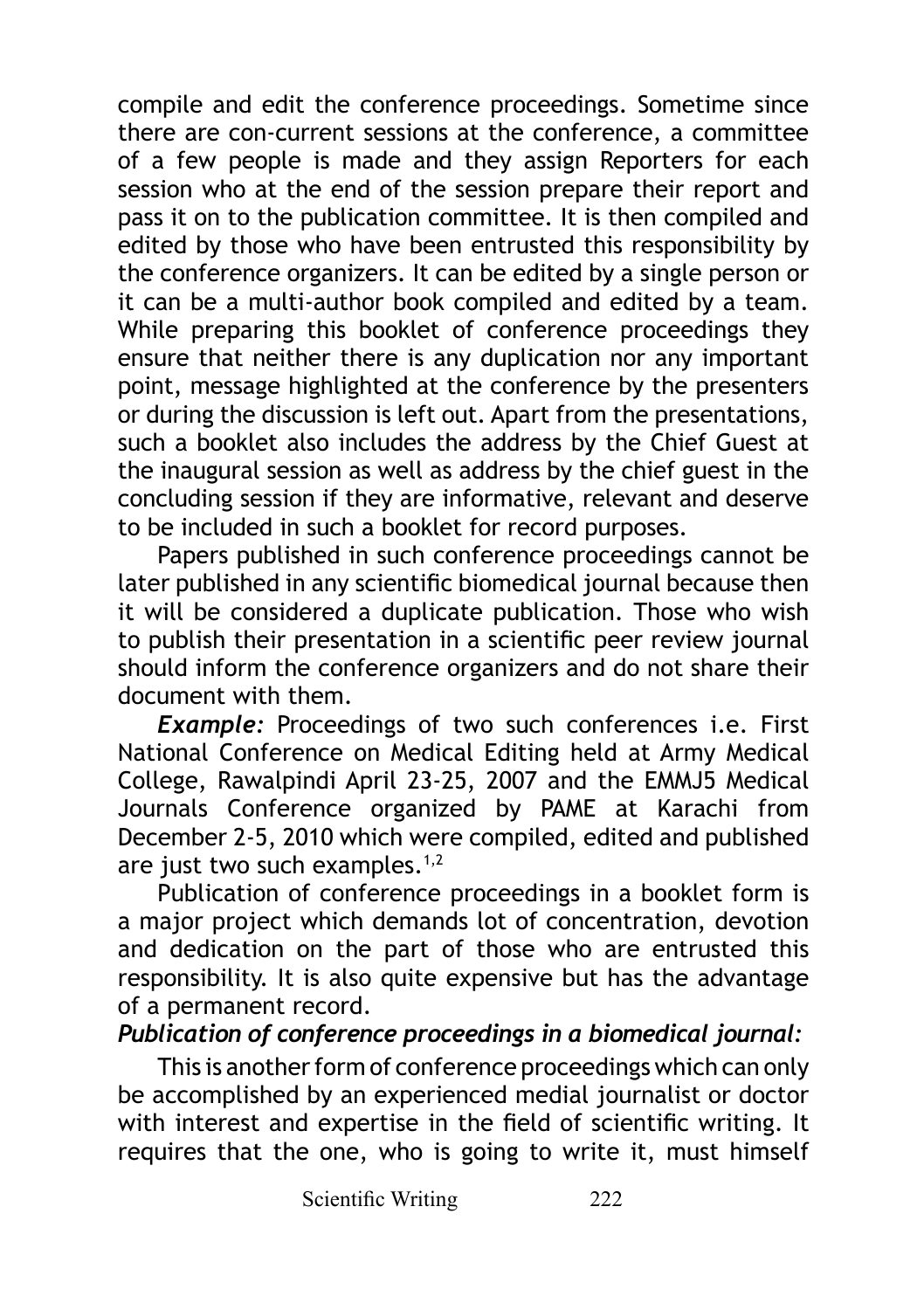attend all the sessions or is assisted by some other members of the team who can be deputed to cover different sessions in case there are some con-current sessions going on. The objective is to highlight the important message in the presentation. Normally such a report consists of one to two paragraphs about each presentation besides important points which are raised during the discussion. At times, the most important points are highlighted during the discussion. A good speaker will always try to be brief to the point that he/she will convey the message in the allotted time and keep some time for discussion. A good presentation always leads to lively discussion enthusiastically participated by those present in that particular session.

While preparing the report, the authors can also take help from the Abstract Book if it is published by the conference organizers. They can also request the organizers to provide the soft copy of the presentations. The authors should make sure that they do not give minute details and reproduce too much fact and figures because the presenters might like to publish it as a scientific paper later. However, it must also be ensured that the important message in the presentation is covered and highlighted for the benefit of those readers who could not attend the conference. This not only helps the readers to update themselves with what was presented and discussed at these conferences but it also gives tremendous publicity to the conference itself besides providing a permanent record. Great care should be taken to ensure accuracy of the figures which can be checked from the abstract book or the soft copy if provided by the conference organizers.

We have published numerous such conferences proceedings which have always been welcomed not only by the conference organizers but also the readers. Here are the few examples.<sup>3-12</sup>

## **REFERENCES**

- 1. Proceedings of National Conference on Medial Editing. Eds. Shaukat Ali Jawaid, Maqbool H. Jafary, Maj. Gen. (R) Muhammad Aslam. Pakistan Medical Journalists Association, Karachi-Pakistan. December 2007.
- 2. EMMJ5 Medical Journals Conference Proceedings. Eds. Shaukat Ali Jawaid, Maqbool H. Jafary, Masood Jawaid Pakistan Association of Medical Editors, Karachi-Pakistan. Publication Date September 2011.